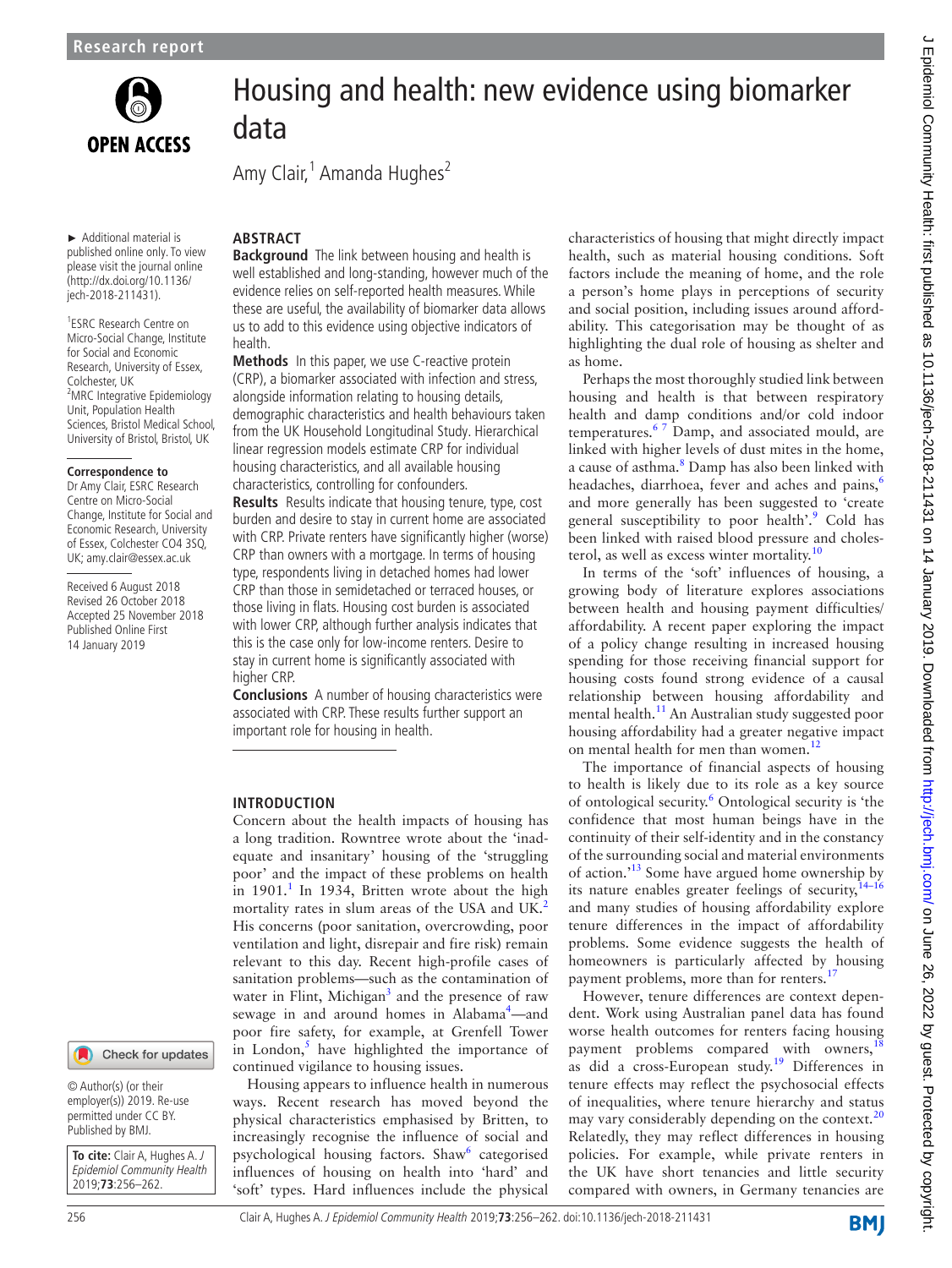J Epidemiol Community Health: first published as 10.1136/jech-2018-211431 on 14 January 2019. Downloaded from http://jech.bmj.com/ on June 26, 2022 by guest. Protected by copyright J Epidemiol Community Health: first published as 10.1136/jech-2018-211431 on 14 January 2019. Downloaded from <http://jech.bmj.com/> on June 26, 2022 by guest. Protected by copyright.

Ī

indefinite and regulation is more robust. $^{21}$  Thus, health effects may differ.

Tenure is not the only characteristic of housing plausibly impacting ontological security and autonomy. Hiscock *et al*, [16](#page-6-18) in their study of housing in Scotland, argued, 'house type is of as much importance as tenure in providing autonomy,' with respondents feeling that flats were limiting, for example, particularly where improvements and maintenance were needed in shared areas. Another Scottish study found people who had moved into a house from a flat reported better mental well-being and quality of life, related to having their own private entrances, which they associated with control and security, as well as access to gardens. $^{22}$ 

Although extensive evidence links housing with health outcomes, one criticism of existing evidence is that it often relies on self-reported health measures.<sup>[6](#page-6-5)</sup> While self-reported health is an important health measure, strongly associated with mortality, $^{23}$  $^{23}$  $^{23}$  there have been calls to complement existing evidence with use of biomarker data.[24](#page-6-21) Biomarkers are 'objective indications of medical state' that can be measured 'accurately and reproducibly'.<sup>[25](#page-6-22)</sup> In this paper we use a biomarker associated with stress and inflammation and report associations with a range of housing measures.

## **Methods**

#### **Data**

The UK Household Longitudinal Study (UKHLS) is an annual household panel survey covering approximately 40000 households in the UK. Beginning in 2009, it replaced the British Household Panel Survey (BHPS), which had been running since 1991, absorbing the BHPS sample in the second wave of the survey. These data include extensive information from individuals and about households, including housing situations. Biological data, including blood samples, were collected at a single, separate nurse visit which occurred between 2010 and  $2012<sup>26</sup>$ 

### **Biomarkers**

The nurse visit occurred approximately 5 months after the main survey interview, during wave 2 for new UKHLS survey members and wave 3 for BHPS survey members. Biomarker samples were successfully collected for 90.8% of those who were eligible (Survey members who were aged 16 or over, who completed a face-to-face interview, were not pregnant and who completed the survey in English were eligible for the nurse health assessment. For logistical reasons, the nurse health assessment was not conducted in Northern Ireland. $^{27}$ ) and consented to a blood sample (equivalent to 68.5% of those who participated in the nurse health assessment, 36.5% of all who were eligible for the nurse interview). The resulting sample size is 13107 people for whom at least one biomarker is available. Further details about eligibility and the sample are available in Benzeval *et al*'s data guidance.

This paper focuses on the biomarker C-reactive protein (CRP), a marker of inflammation associated with infection or stress. CRP levels above  $3 \text{ mg/L}$  are associated with cardiovascular disease.<sup>27</sup>  $CRP$  is related to unemployment<sup>[28](#page-6-25)</sup> and low socioeconomic position  $(SEP)$ ,<sup>29</sup> suggesting CRP is an appropriate biomarker for the study of housing. The association of CRP with both infection and chronic inflammatory processes means CRP elevations could reflect both direct influences of housing on health (eg, low temperature leading to infection) and indirect effects (such as physiological effects of stress associated with unaffordable housing). However, by excluding participants with high CRP (outlined below), we focus principally on indirect pathways relating to chronic processes.

Analysis is limited to cases with valid CRP information (n=11781weighted, 12902 unweighted). Cases with  $CRP > 10$  mg/L are removed (n=641 weighted, 716 unweighted) as this is considered an indicator of recent infection.<sup>27</sup> Those with CRP below the detectable limit of 0.2mg/L are given a value of 0.1mg/L. CRP was positively skewed and so log transformed for the regression analysis (see online [supplementary appendix figure](https://dx.doi.org/10.1136/jech-2018-211431) [1\)](https://dx.doi.org/10.1136/jech-2018-211431). Analysis is restricted to participants aged over 21 as younger respondents may still be in education (an important predictor of SEP) and living with parents rather than independently. Similarly, a very small number of people aged over 95 are removed. Cases with missing predictor variables are excluded. The final sample size is 9593 (weighted, 9974 unweighted).

<span id="page-1-0"></span>

|                                      | n    | $\frac{0}{0}$ |
|--------------------------------------|------|---------------|
| Tenure                               |      |               |
| Owned outright                       | 3314 | 34.55         |
| Owned with mortgage                  | 3682 | 38.38         |
| Social rent                          | 1484 | 15.47         |
| Private rent                         | 1114 | 11.61         |
| Housing payment burden               |      |               |
| Yes                                  | 433  | 4.51          |
| No                                   | 9160 | 95.49         |
|                                      |      |               |
| Housing payment arrears<br>Yes       | 679  | 7.08          |
|                                      |      |               |
| No                                   | 8914 | 92.92         |
| Receiving housing benefit            |      |               |
| Yes                                  | 1319 | 13.75         |
| No                                   | 8274 | 86.25         |
| Home has central heating             |      |               |
| Yes                                  | 9061 | 94.45         |
| No                                   | 532  | 5.55          |
| Adequate heating                     |      |               |
| Yes                                  | 9026 | 94.09         |
| No                                   | 567  | 5.91          |
| Overcrowding                         |      |               |
| Yes                                  | 955  | 9.96          |
| <b>No</b>                            | 8638 | 90.04         |
| Dwelling type                        |      |               |
| Detached                             | 2417 | 25.2          |
| Semidetached                         | 3101 | 32.32         |
| Terrace                              | 2738 | 28.54         |
| Flat                                 | 1254 | 13.07         |
| Other                                | 84   | 0.87          |
| Prefer to move home                  |      |               |
| Yes                                  | 3393 | 35.37         |
| No                                   | 6200 | 64.63         |
| Expect to move in the next 12 months |      |               |
| Yes                                  | 1101 | 11.48         |
| <b>No</b>                            | 8492 | 88.52         |

Housing payment burden: Housing costs account for over one-third of net household income, net household income is below 60% of sample median household income. Housing payment arrears: In the last 12 months, have you ever found yourself behind with your rent/mortgage?

Adequate heating: In winter, are you able to keep this accommodation warm enough? Overcrowding: Sufficient bedrooms per person/couple.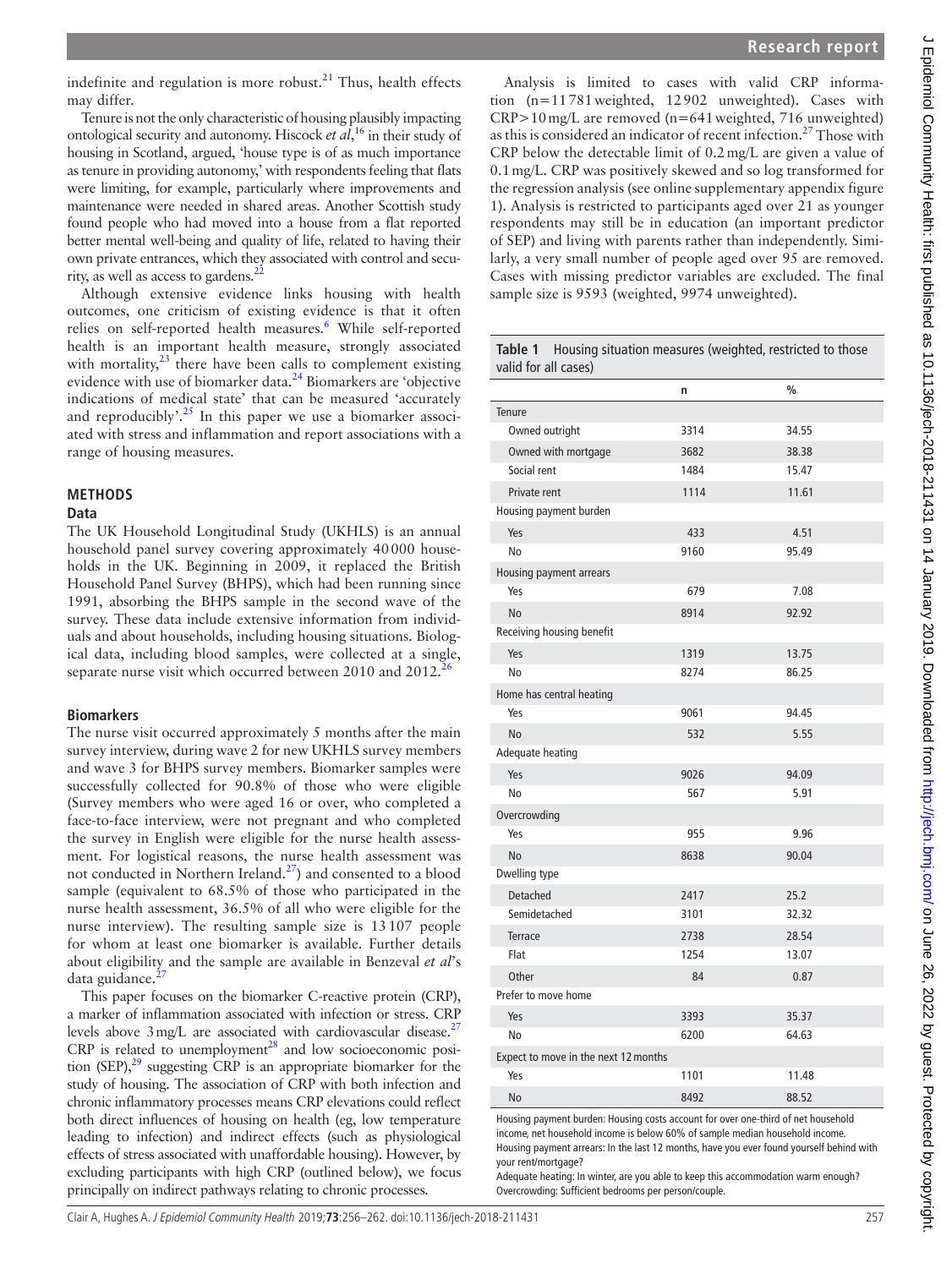#### **Housing measures and controls**

In order to study the association between housing and health we select indicators of housing situation [\(table](#page-1-0) 1), guided by existing evidence from the literature.

We also include a number of variables related to housing characteristics and CRP which could confound associations [\(table](#page-2-0) 2). We include age and gender, as CRP levels increase with age and are higher in women than men.<sup>27</sup> Similarly, tenure varies considerably with age; private renting is the most common tenure among those aged 16–34, whereas in older age groups owner-oc-cupation is more common.<sup>[30 31](#page-6-27)</sup>

There are differences in housing experiences across ethnicities, $32$  partly due to persistence of discrimination in the housing sector. $33 \times 34$  We therefore include ethnicity, although in broad categories due to small cell sizes for some groups. Cohabitation status is included as it will likely affect the resources available for obtaining housing, as well as the space required. We include Government Office Region because of variation in housing policy between UK countries, and markedly different housing markets across the UK.

We include employment status, by which CRP has been found to differ.<sup>28</sup> Relatedly, social renters are more likely to be economically inactive or have a low household income than people in other tenures. $31$  Meanwhile, SEP more broadly is associated with both tenure and health, raising the possibility of confounding.<sup>31 35</sup> 36 We therefore also include highest educational qualification and an indicator of income. (We include income quartile equivalised by age, where income reflects gross household income in the month before survey response, equivalised using the modified Organisation for Economic Co-operation and Development equivalence scale, adjusted for inflation. Inflation data from [https://data.oecd.](https://data.oecd.org/price/inflation-cpi.htm) [org/price/inflation-cpi.htm.](https://data.oecd.org/price/inflation-cpi.htm)) Alongside income, we include a variable reflecting subjective financial situation, to capture financial strain.

Smoking status and body mass index (BMI) are included because of the established relationships between smoking, adiposity and increased inflammation, $3738$  as well as the uneven distribution of these characteristics across tenures, likely reflecting otherwise unmeasured social characteristics as well as selection into tenure. Smoking variables are only available at wave 2, so these values are also used for people who had biomarker collection at wave 3. BMI ( $\text{kg/m}^2$ ) is calculated from height and weight measured by a trained nurse using a Frankfort plane and digital floor scales, and categorised using standard WHO classifications ([http://www.euro.who.int/en/health-topics/disease-prevention/](http://www.euro.who.int/en/health-topics/disease-prevention/nutrition/a-healthy-lifestyle/body-mass-index-bmi) [nutrition/a-healthy-lifestyle/body-mass-index-bmi\)](http://www.euro.who.int/en/health-topics/disease-prevention/nutrition/a-healthy-lifestyle/body-mass-index-bmi). Since raised inflammation may reflect pre-existing chronic illness, a binary self-report indicator of long-standing illness is included.

#### **Analysis**

We first explore mean levels of CRP for people in different housing situations, controlling for age and gender. Following this, we run a series of linear regressions in Stata, accounting for survey design. Initial models explore associations of individual housing characteristics with CRP (model 1). Controls are then added for demographic characteristics and SEP (model 2), and following this for health and health behaviours (model 3). The final model includes all selected housing characteristics, as well as controls for demographic characteristics, SEP, health and health behaviours (model 4). All models apply inverse-probability weights to address differential sampling and response probabilities.

#### <span id="page-2-0"></span>**Table 2** Control variable descriptives (weighted)

|                                                                           | n    | $\frac{0}{0}$ |
|---------------------------------------------------------------------------|------|---------------|
| Gender                                                                    |      |               |
| Female                                                                    | 5266 | 54.90         |
| Male                                                                      | 4327 | 45.10         |
| <b>Employment status</b>                                                  |      |               |
| Employed                                                                  | 5692 | 59.34         |
| Unemployed                                                                | 443  | 4.61          |
| <b>Retired</b>                                                            | 2430 | 25.33         |
| Maternity/caring                                                          | 573  | 5.97          |
| Student                                                                   | 101  | 1.05          |
| Long-term sick/disabled                                                   | 305  | 3.18          |
| Other                                                                     | 50   | 0.52          |
| Ethnicity                                                                 |      |               |
| <b>White British</b>                                                      | 8407 | 87.64         |
| Other white                                                               | 434  | 4.53          |
| Asian                                                                     | 403  | 4.21          |
| Other                                                                     | 348  | 3.63          |
| Cohabitation                                                              |      |               |
| Yes                                                                       | 6654 | 69.36         |
| No                                                                        | 2939 | 30.64         |
| Region                                                                    |      |               |
| North-East                                                                | 465  | 4.85          |
| North-West                                                                | 1084 | 11.3          |
| Yorkshire and Humber                                                      | 816  | 8.51          |
| <b>East Midlands</b>                                                      | 725  | 7.55          |
| <b>West Midlands</b>                                                      | 861  | 8.98          |
| East of England                                                           | 937  | 9.77          |
| London                                                                    | 1192 | 12.42         |
| South-East                                                                | 1329 | 13.86         |
| South-West                                                                | 849  | 8.85          |
| Wales                                                                     | 507  | 5.28          |
| Scotland                                                                  | 828  | 8.63          |
| Highest qualification                                                     |      |               |
| Degree                                                                    | 2291 | 23.89         |
| Other higher education (below degree level)                               | 1222 | 12.74         |
| A-level and similar                                                       | 1765 | 18.40         |
| <b>GCSE</b> and similar                                                   | 1900 | 19.81         |
| Other qualification                                                       | 1036 | 10.80         |
| No qualifications                                                         | 1378 | 14.36         |
| Income quartile (equivalised gross household income, standardised by age) |      |               |
| 1                                                                         | 2604 | 27.14         |
| $\overline{2}$                                                            | 2412 | 25.15         |
| 3                                                                         | 2286 | 23.83         |
| $\overline{4}$                                                            | 2290 | 23.88         |
| Current subjective financial situation                                    |      |               |
| Living comfortably                                                        | 2751 | 28.68         |
| Doing alright                                                             | 3252 | 33.90         |
| Just about getting by                                                     | 2555 | 26.63         |
| Finding it quite difficult                                                | 729  | 7.60          |
| Finding it very difficult                                                 | 306  | 3.19          |
| Long-standing illness                                                     |      |               |
| Yes                                                                       | 3430 | 35.75         |
| No                                                                        | 6163 | 64.25         |
|                                                                           |      | Continued     |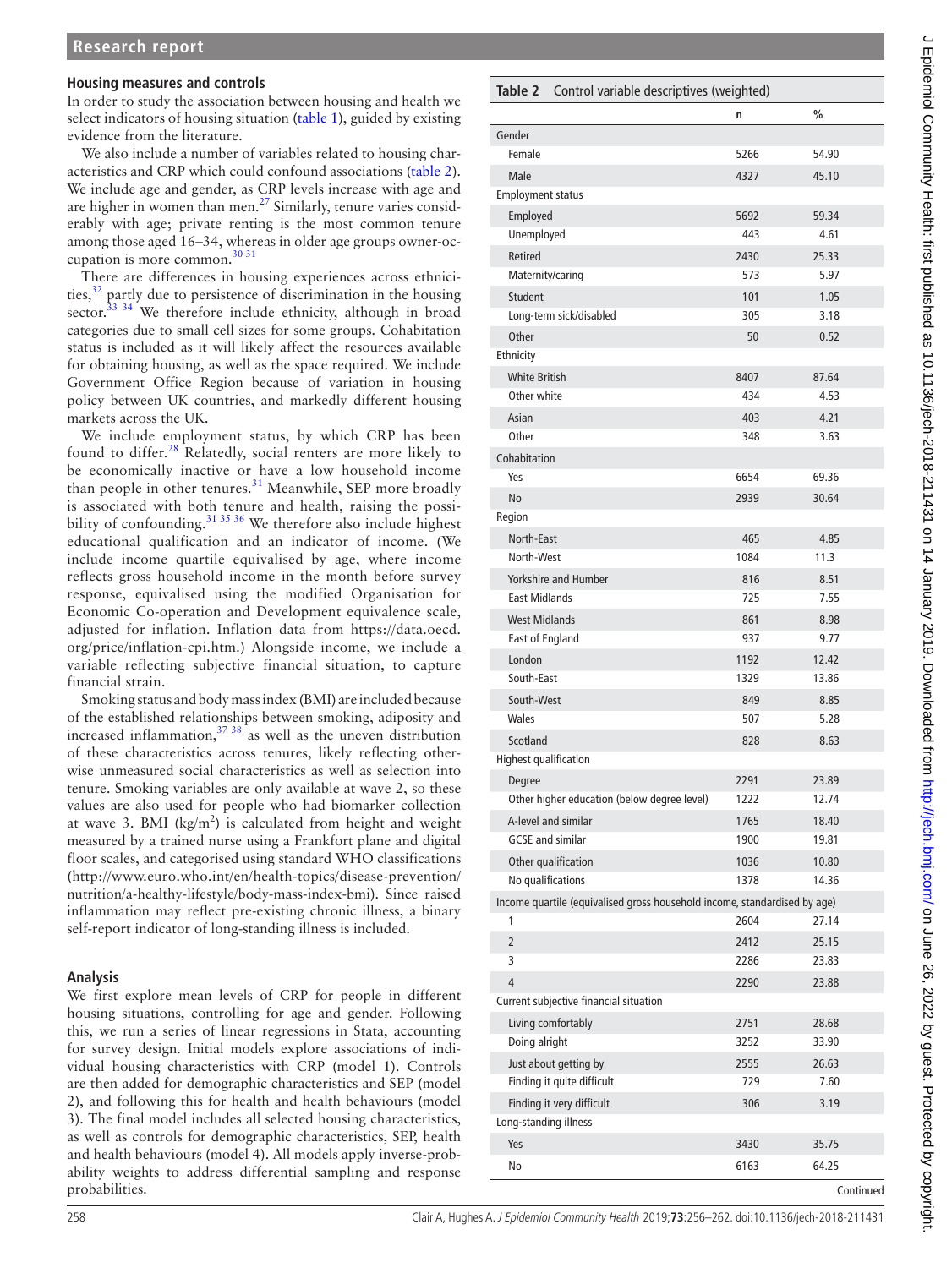| <b>Research report</b> |  |
|------------------------|--|
|------------------------|--|

|                                       | n    | $\frac{0}{0}$ |
|---------------------------------------|------|---------------|
| Smoking behaviour                     |      |               |
| Never smoked                          | 4977 | 51.88         |
| Ex-smoker                             | 2554 | 26.62         |
| Current smoker, up to 10 per day      | 1043 | 10.88         |
| Current smoker, 11-20 per day         | 861  | 8.97          |
| Current smoker, 21+ per day           | 158  | 1.64          |
| <b>BMI</b>                            |      |               |
| Under 18.5 (underweight)              | 99   | 1.03          |
| 18.5 to under 25 (recommended weight) | 2947 | 30.72         |
| 25 to below 30 (overweight)           | 3784 | 39.45         |
| 30 to below 40 (class 1 obese)        | 2508 | 26.14         |
| 40 and above (class 2 obese)          | 255  | 2.66          |
|                                       |      |               |

50.01 16.84 22 95 BMI, body mass index; GCSE, General Certificate of Secondary Education.

**Mean SD Min Max**

## **Results**

Age

#### **Preliminary results**

**Table 2** Continued

Within our sample mean CRP is 2.01 (untransformed), with an SD of 1.98, minimum 0.1 and maximum of 9.9. 22.08% of participants have 'raised' (above 3mg/L but below 10mg/L) CRP (weighted).

We first report associations between the housing variables and inflammatory markers, controlling for age and gender [\(figure](#page-4-0) 1). Few statistically significant differences are found. For tenure, social renters have the highest CRP. Given the nature of selection into this tenure this should not be surprising, however CIs overlap with those for private renters. For the financial variables, those receiving housing benefit have higher CRP than those not receiving housing benefit. For building type, CRP is considerably lower for those living in detached homes than other categories. The CIs overlap with those for semidetached homes but not for terraces or flats.

#### **Multivariate results**

Results of regression analyses ([table](#page-5-0) 3) indicate that, with all other housing variables controlled for, private renters have significantly higher CRP than those who own their home with a mortgage. Accounting for all other housing variables, housing type is still predictive of CRP, with higher CRP for those living in semidetached and terraced houses, or those living in flats, compared with those in detached houses. Those who want to stay in their own home have slightly higher CRP levels.

Unexpectedly, experiencing housing payment burden (spending more than one-third of household income on housing costs, while income is below 60% of the median) is associated with lower CRP. We investigate whether this may be due to a protective effect for higher housing spending for low-income renters. Mean CRP levels are higher for renters (both social and private) who are not experiencing housing burden compared with renters experiencing burden, while the reverse is true for owners with a mortgage. (Outright owners have no housing costs and so none experience housing cost burden. Social renters however may experience housing cost burden as social housing rents in the UK are not limited according to household income.) A regression model interacting tenure with housing cost burden

([table](#page-5-1) 4) confirms this difference, finding higher CRP levels for private renters, but lower levels of CRP among renters experiencing housing cost burden.

## **Robustness checks**

To check robustness of findings, we run a number of additional analyses. Models are run excluding participants taking statins  $(n=1503)$  or anti-inflammatory  $(n=538)$  medication, which influence CRP levels. This does not substantively affect results (online [supplementary appendix table 1\)](https://dx.doi.org/10.1136/jech-2018-211431).

To check timing of collection or processing of biomarkers does not affect the results, we run a model including the wave at which biomarker information was collected (83.67% responded at wave 2; 16.33% at wave 3, weighted). A second includes the month of data collection, given plausible seasonal variation in illness and stress. Neither addition substantively affects results (online [supplementary appendix table 1\)](https://dx.doi.org/10.1136/jech-2018-211431).

A model accounting for noise from neighbours is presented to check if the significant finding for housing type is due to lower noise levels in detached homes. As noise was only included in wave 3 of the survey, we use the noise response from wave 3 for all participants, and rerun models including noise and interactions between noise and housing type. Even with these adjustments, housing type significantly predicts CRP (online [supplementary appendix table 2](https://dx.doi.org/10.1136/jech-2018-211431)).

We include indicators of BMI and smoking status in our analysis. Given that a degree of mediation between these indicators and housing characteristics is plausible, estimates are likely to be conservative. We report a version of our final model (model 4, [table](#page-5-0) 3) without these controls in the appendix (online [supple](https://dx.doi.org/10.1136/jech-2018-211431)[mentary appendix table 3\)](https://dx.doi.org/10.1136/jech-2018-211431). Results are broadly similar, with the exception being that in the model excluding BMI and smoking living in social housing is associated with higher CRP levels. This likely reflects compositional differences, 32% of the social rent respondents reported having never smoked, compared with over 57% of owners (both outright and with a mortgage), for example.

### **Discussion**

This analysis investigates the association between people's housing experiences and their health, measured using CRP. Results indicate that living in the private rented sector, a home other than one that is detached, or wanting to stay in the current home is associated with higher CRP.

That housing type is associated with CRP provides support for Hiscock *et al*'s<sup>16</sup> finding that housing type is important for health. It may be that access to gardens/green space, which likely varies according to housing type, may partially explain this result, but this could not be tested with the current data. The significant findings for housing type and tenure point to an influence of autonomy and control. Where control is low, ontological security is reduced, which may affect health through chronic stress responses.[39](#page-6-32)

For a number of variables where a relationship with health was expected—the home being warm enough, expecting to move, anticipating a forced move—no statistically significant association with CRP is found. The lack of a significant finding for expecting to move may be due to the positive and negative reasons for moves cancelling each other out in the analysis. The number of people anticipating forced moves was small, affecting less than 3% of the sample. Thus, although the point estimate for CRP is consistent with a greater elevation for this group than for the elevation associated with living in a flat, the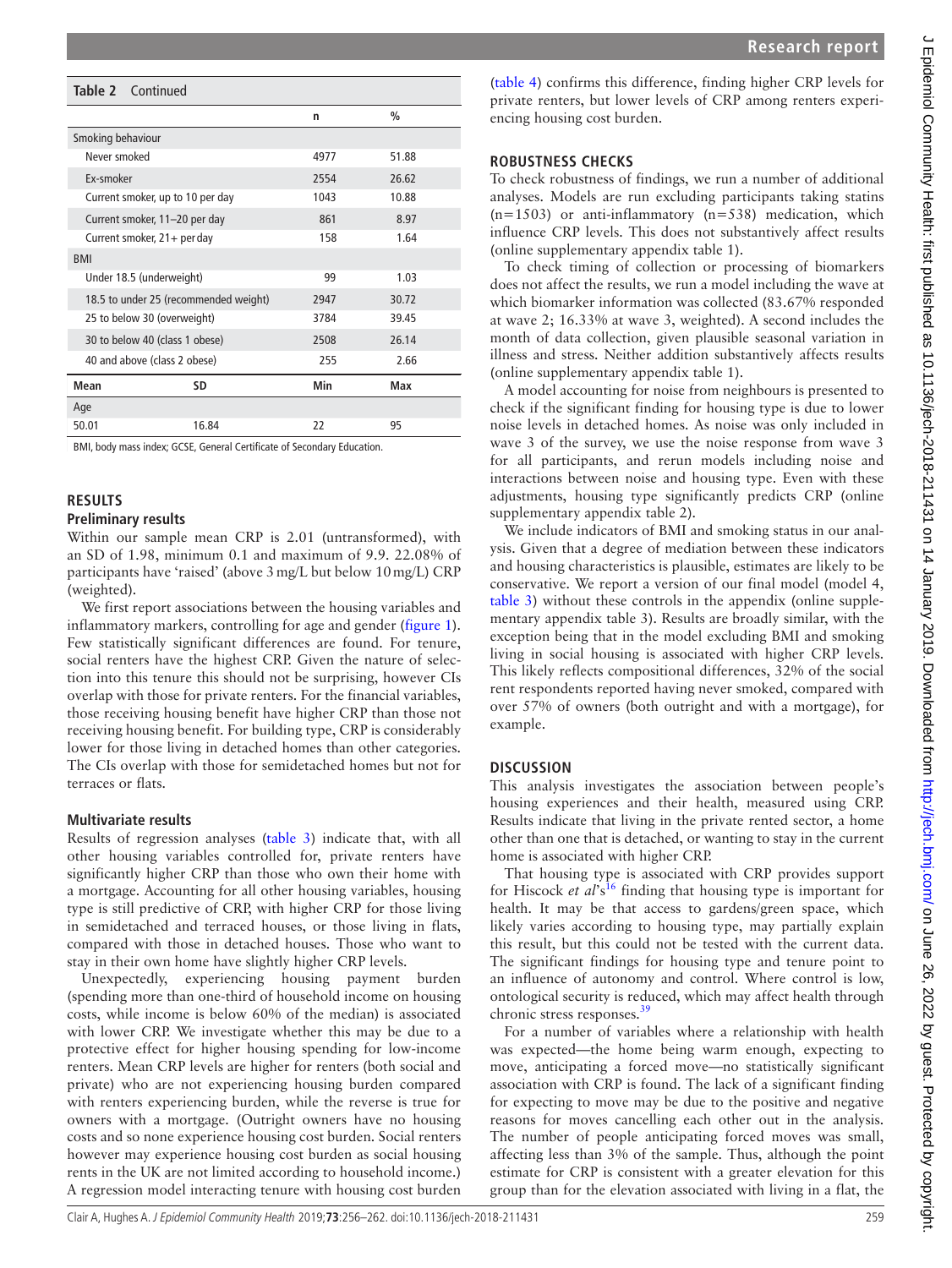

<span id="page-4-0"></span>**Figure 1** Mean C-reactive protein (CRP) controlling for age and gender.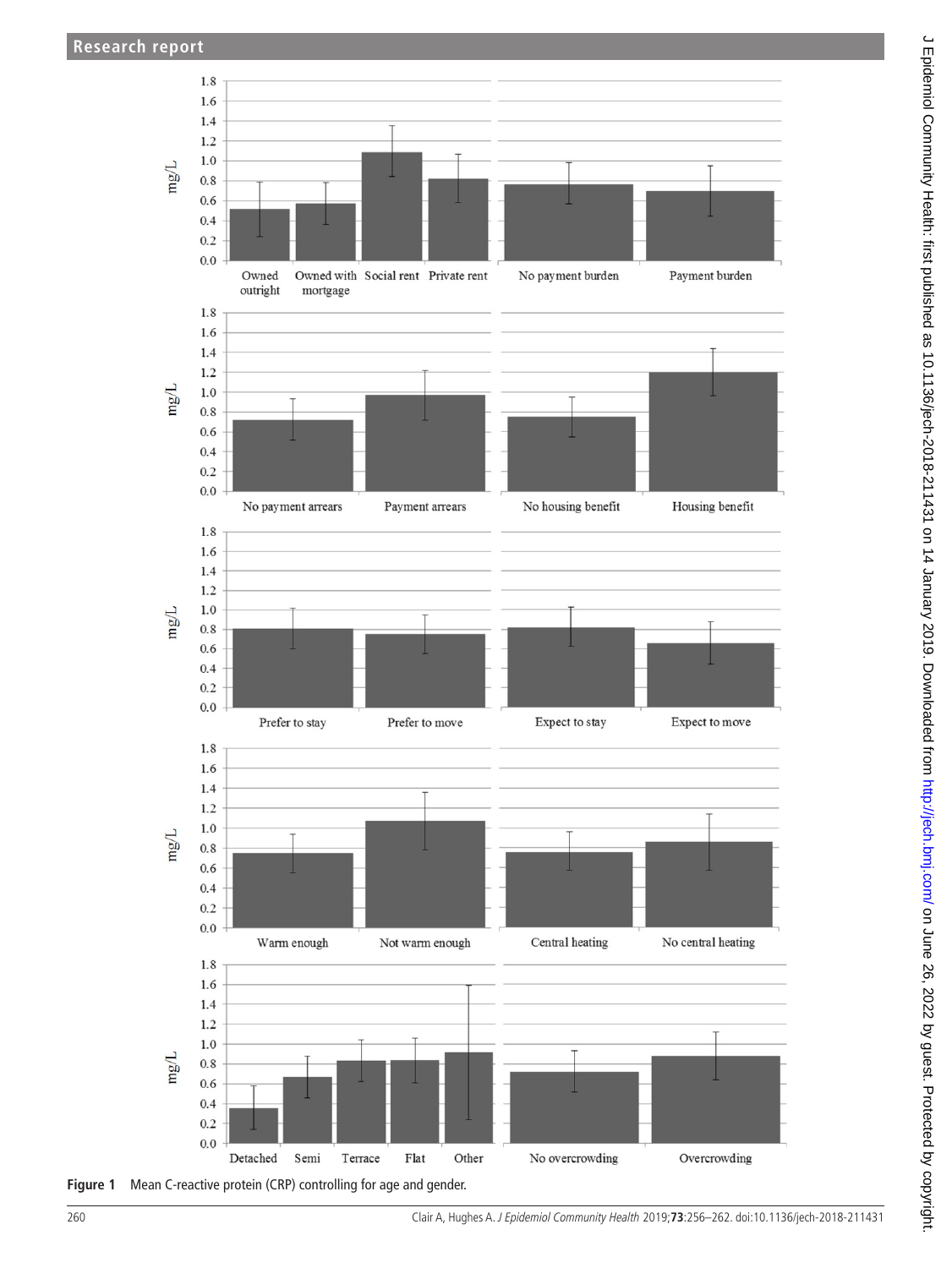| <b>Research report</b> |  |
|------------------------|--|
|------------------------|--|

| $\ddot{\phantom{0}}$                                                                                                                 |
|--------------------------------------------------------------------------------------------------------------------------------------|
| I                                                                                                                                    |
|                                                                                                                                      |
| $\frac{1}{2}$                                                                                                                        |
|                                                                                                                                      |
|                                                                                                                                      |
|                                                                                                                                      |
| <br> <br> <br>                                                                                                                       |
|                                                                                                                                      |
|                                                                                                                                      |
|                                                                                                                                      |
|                                                                                                                                      |
|                                                                                                                                      |
| í                                                                                                                                    |
|                                                                                                                                      |
|                                                                                                                                      |
|                                                                                                                                      |
| ֖֧ׅ֧ׅ֧֧֧ׅ֧֧֧֧ׅ֧֪ׅ֧ׅ֧֧֧֪֧֧֪֧֪ׅ֧֪֧֛֚֚֚֚֚֚֚֚֚֚֚֚֚֚֚֚֚֚֚֚֚֚֚֚֚֚֚֚֚֚֡֝֝֝֓֝֬֜֝֬֝֬֝֬֜֜֝֬֝֬֝֬                                                |
|                                                                                                                                      |
|                                                                                                                                      |
|                                                                                                                                      |
|                                                                                                                                      |
|                                                                                                                                      |
|                                                                                                                                      |
|                                                                                                                                      |
|                                                                                                                                      |
|                                                                                                                                      |
|                                                                                                                                      |
|                                                                                                                                      |
|                                                                                                                                      |
|                                                                                                                                      |
|                                                                                                                                      |
|                                                                                                                                      |
|                                                                                                                                      |
|                                                                                                                                      |
|                                                                                                                                      |
|                                                                                                                                      |
|                                                                                                                                      |
|                                                                                                                                      |
|                                                                                                                                      |
|                                                                                                                                      |
|                                                                                                                                      |
|                                                                                                                                      |
|                                                                                                                                      |
|                                                                                                                                      |
|                                                                                                                                      |
|                                                                                                                                      |
|                                                                                                                                      |
|                                                                                                                                      |
|                                                                                                                                      |
|                                                                                                                                      |
|                                                                                                                                      |
|                                                                                                                                      |
| Daniani D                                                                                                                            |
|                                                                                                                                      |
|                                                                                                                                      |
|                                                                                                                                      |
|                                                                                                                                      |
|                                                                                                                                      |
|                                                                                                                                      |
|                                                                                                                                      |
|                                                                                                                                      |
|                                                                                                                                      |
|                                                                                                                                      |
|                                                                                                                                      |
|                                                                                                                                      |
| <b>PAN DAN DAN DAN</b>                                                                                                               |
|                                                                                                                                      |
| illy Frediu, illar publisired as illo illard and frediric illo illard in the dalidati a cultati oli illo mitted ill<br>$\frac{1}{2}$ |
|                                                                                                                                      |
|                                                                                                                                      |
|                                                                                                                                      |
|                                                                                                                                      |
|                                                                                                                                      |
|                                                                                                                                      |
|                                                                                                                                      |
|                                                                                                                                      |
|                                                                                                                                      |
|                                                                                                                                      |
| $\ddot{\phantom{a}}$                                                                                                                 |
|                                                                                                                                      |
|                                                                                                                                      |
|                                                                                                                                      |
|                                                                                                                                      |
|                                                                                                                                      |
| $\frac{2}{3}$                                                                                                                        |
|                                                                                                                                      |
|                                                                                                                                      |
|                                                                                                                                      |
| j                                                                                                                                    |
|                                                                                                                                      |
| ,                                                                                                                                    |
|                                                                                                                                      |
| ;<br>)<br>)                                                                                                                          |
|                                                                                                                                      |
| <b>CONTRACT CONTROL TO THE TOTAL CAR</b>                                                                                             |
|                                                                                                                                      |
| ĭ                                                                                                                                    |
|                                                                                                                                      |
| ֖֚֡֝֬                                                                                                                                |
|                                                                                                                                      |
|                                                                                                                                      |
|                                                                                                                                      |
|                                                                                                                                      |
|                                                                                                                                      |
|                                                                                                                                      |
|                                                                                                                                      |
|                                                                                                                                      |
| ׇ֚֓֡<br>֠                                                                                                                            |
|                                                                                                                                      |
|                                                                                                                                      |
| j<br>į                                                                                                                               |
| $\frac{1}{2}$                                                                                                                        |

<span id="page-5-0"></span>

| Linear regression models predicting log of C-reactive protein<br>Table 3 |            |           |           |              |
|--------------------------------------------------------------------------|------------|-----------|-----------|--------------|
|                                                                          | В<br>SE    | В<br>SE   | В<br>SE   | В<br>SE      |
|                                                                          | Model 1    | Model 2   | Model 3   | Model 4      |
| Housing tenure (ref: owned with mortgage)                                |            |           |           |              |
| Owned outright                                                           | $0.22***$  | $-0.02$   | 0.01      | 0.02         |
|                                                                          | 0.03       | 0.03      | 0.03      | 0.03         |
| Social rent                                                              | $0.36***$  | $0.18***$ | $0.09*$   | 0.08         |
|                                                                          | 0.04       | 0.04      | 0.04      | 0.05         |
| Private rent                                                             | 0.06       | $0.12*$   | $0.11*$   | $0.10*$      |
|                                                                          | 0.05       | 0.05      | 0.05      | 0.05         |
| Housing cost burden (yes)                                                | $-0.10$    | $-0.15*$  | $-0.10$   | $-0.14*$     |
|                                                                          | 0.07       | 0.07      | 0.07      | 0.07         |
| Housing payment arrears                                                  | 0.05       | 0.06      | 0.01      | 0.00         |
| (yes)                                                                    | 0.06       | 0.06      | 0.05      | 0.05         |
| Housing benefit (yes)                                                    | $0.26***$  | 0.09      | 0.01      | $-0.05$      |
|                                                                          | 0.04       | 0.05      | 0.04      | 0.05         |
| Central heating (no)                                                     | 0.07       | 0.02      | 0.04      | 0.04         |
|                                                                          | 0.05       | 0.05      | 0.05      | 0.05         |
| Warm enough (no)                                                         | $0.13*$    | 0.02      | $-0.03$   | $-0.04$      |
|                                                                          | 0.06       | 0.06      | 0.06      | 0.06         |
| Overcrowding (yes)                                                       | $-0.03$    | 0.05      | 0.01      | 0.00         |
|                                                                          | 0.05       | 0.06      | 0.05      | 0.05         |
| Dwelling type (ref: detached)                                            |            |           |           |              |
| Semidetached                                                             | $0.10***$  | $0.11***$ | $0.06*$   | $0.07*$      |
|                                                                          | 0.03       | 0.03      | 0.03      | 0.03         |
| <b>Terrace</b>                                                           | $0.15***$  | $0.19***$ | $0.13***$ | $0.13***$    |
|                                                                          | 0.03       | 0.03      | 0.03      | 0.03         |
| Flat                                                                     | $0.11*$    | $0.20***$ | $0.18***$ | $0.18***$    |
|                                                                          | 0.05       | 0.05      | 0.04      | 0.05         |
| Other                                                                    | 0.26       | 0.21      | 0.17      | 0.16         |
|                                                                          | 0.16       | 0.17      | 0.17      | 0.17         |
| Prefer to stay                                                           | $0.12***$  | 0.04      | $0.06*$   | $0.05*$      |
|                                                                          | 0.03       | 0.03      | 0.03      | 0.03         |
| <b>Expect to move</b>                                                    | $-0.20***$ | $-0.06$   | $-0.03$   | $-0.06$      |
|                                                                          | 0.04       | 0.05      | 0.04      | 0.05         |
| Prefer to stay $\times$ expect to<br>move                                |            |           |           | 0.15<br>0.10 |
|                                                                          |            |           |           |              |
| Demographics and SEP<br>controls included                                | N          | Y         | Y         | Y            |
| Health and health<br>behaviour controls<br>included                      | N          | Ν         | Υ         | Υ            |

Demographic and socioeconomic position controls: age, gender, cohabitation, ethnicity, region, employment status, highest educational qualification, income quartile (age standardised), subjective financial situation.

Health and health behaviour controls: smoking status, body mass index (categorised), long-standing illness or disability.

n=9974.

\*P<0.05; \*\*P<0.01; \*\*\*P<0.005.

lack of statistical significance is perhaps not surprising. While for the thermal comfort variable, research has found a complex relationship between temperature and health (eg, Sutton-Klein  $et \t al^{40}$  $et \t al^{40}$  $et \t al^{40}$ , the lack of a statistically significant finding likely reflecting this complexity.

<span id="page-5-1"></span>**Table 4** Linear regression model predicting log of C-reactive protein, interaction model

|                                              | B<br>SE   |  |
|----------------------------------------------|-----------|--|
| Housing tenure (ref: owned with mortgage)    |           |  |
| Owned outright                               | 0.03      |  |
|                                              | 0.03      |  |
| Social rent                                  | 0.09      |  |
|                                              | 0.05      |  |
| Private rent                                 | $0.14***$ |  |
|                                              | 0.05      |  |
| Housing payment burden (yes)                 | 0.12      |  |
|                                              | 0.10      |  |
| Housing payment burden $\times$ social rent  | $-0.28*$  |  |
|                                              | 0.13      |  |
| Housing payment burden $\times$ private rent | $-0.45**$ |  |
|                                              | 0.15      |  |

Full model equivalent to model 4 in [table 3,](#page-5-0) including the following covariates: age, gender, cohabitation, ethnicity, region, employment status, highest educational qualification, income quartile (age standardised), subjective financial situation, smoking status, body mass index (categorised), long-standing illness or disability. Limited results shown here.\*P<0.05; \*\*P<0.01; \*\*\*P<0.005.

Unexpectedly, facing housing payment burden is associated with lower CRP levels. We hypothesise that this could be because higher expenditure on housing enables people in lower income households to access better quality rented housing, the health benefits of this outweighing the damaging effects of financial strain. Further research, using surveys which collect information on factors such as damp and mould, will be required to test this hypothesis.

### **Limitations**

A limitation of this analysis is that the UKHLS does not contain information on housing conditions such as damp or mould, particularly relevant to the hypothesis that high housing cost burden among renters may positively influence CRP through reduced exposure to poor housing conditions.

The approximately 5-month gap between the main interview and biomarker collection means that housing situations at biomarker collection may differ from those recorded, potentially affecting results. Biomarker data were not collected for children, so our analysis considers only adult health.

The use of household survey data means that we do not consider homelessness, despite obvious health links. Perhaps most importantly, the data used here are cross-sectional, as biomarkers have only been collected once in UKHLS. This precludes longitudinal investigation of causal relationships between housing and CRP, and instead we report associations.

### **Conclusions**

This paper identifies a number of ways in which housing situations are associated with adult CRP levels. Higher CRP, indicating worse health, is found among those living in the private rented sector. This finding supports arguments for greater consideration of the negative effects of the current private rented market in the UK, characterised by greater insecurity, higher cost and lower quality than is typically found in other tenures. However, due to the cross-sectional nature of the data, this paper cannot make causal claims. Further work will be required to investigate whether specific aspects of the private rented sector, such

Regressions for housing characteristics run separately in models 1–3, but presented in a single column for ease of comparison and conciseness. All housing variables are included simultaneously in model 4.